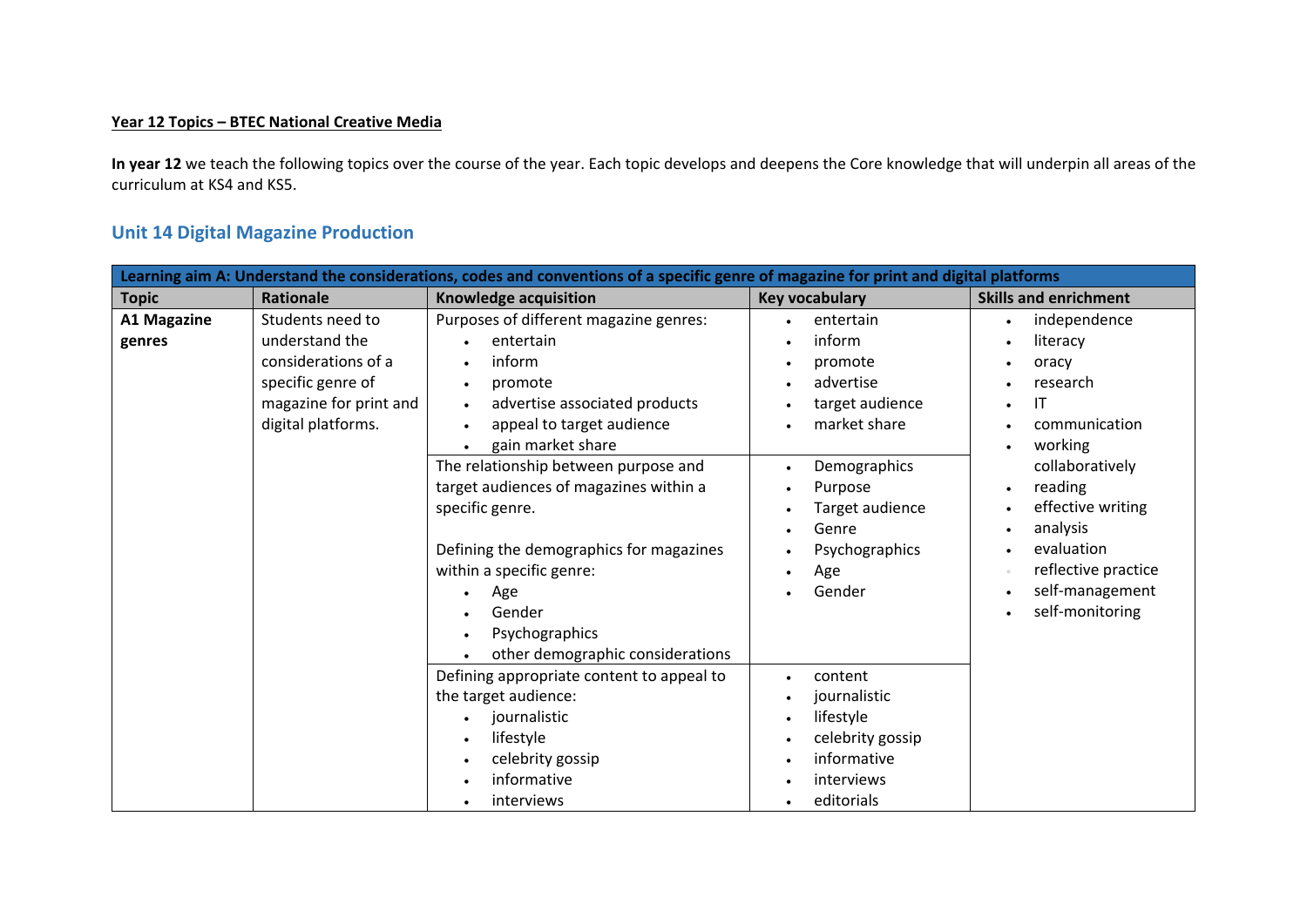| A2 Codes and<br>conventions | Students need to<br>understand the codes<br>and conventions of a<br>specific genre of<br>magazine for print and<br>digital platforms. | editorials<br>$\bullet$<br>humorous<br>reviews<br>competitions<br>Codes and conventions of magazine covers:<br>masthead (title)<br>$\bullet$<br>sell-lines/coverlines<br>$\bullet$<br>strapline, tagline or slogan<br>$\bullet$<br>price and bar code<br>$\bullet$<br>cover model or celebrity photo<br>$\bullet$                                                                                                                           | humorous<br>$\bullet$<br>reviews<br>competitions<br>codes<br>$\bullet$<br>conventions<br>masthead (title)<br>sell-lines<br>coverlines<br>strapline<br>$\bullet$<br>tagline<br>$\bullet$<br>slogan<br>price<br>bar code<br>cover model<br>celebrity photo             |  |
|-----------------------------|---------------------------------------------------------------------------------------------------------------------------------------|---------------------------------------------------------------------------------------------------------------------------------------------------------------------------------------------------------------------------------------------------------------------------------------------------------------------------------------------------------------------------------------------------------------------------------------------|----------------------------------------------------------------------------------------------------------------------------------------------------------------------------------------------------------------------------------------------------------------------|--|
|                             |                                                                                                                                       | Codes and conventions of page layout:<br>headings<br>columns<br>composition, including grid<br>structure, balance and use of white<br>space<br>page numbering and folios<br>how design elements, including<br>colour, typography and layout, are<br>used to engage<br>the target audience within a<br>$\bullet$<br>specific magazine genre<br>how content is combined to create<br>$\bullet$<br>meaning within a specific magazine<br>genre | page layout<br>$\bullet$<br>headings<br>columns<br>composition<br>grid structure<br>$\bullet$<br>balance<br>white space<br>page numbering<br>folios<br>$\bullet$<br>design elements<br>$\bullet$<br>typography<br>$\bullet$<br>target audience<br>genre<br>$\bullet$ |  |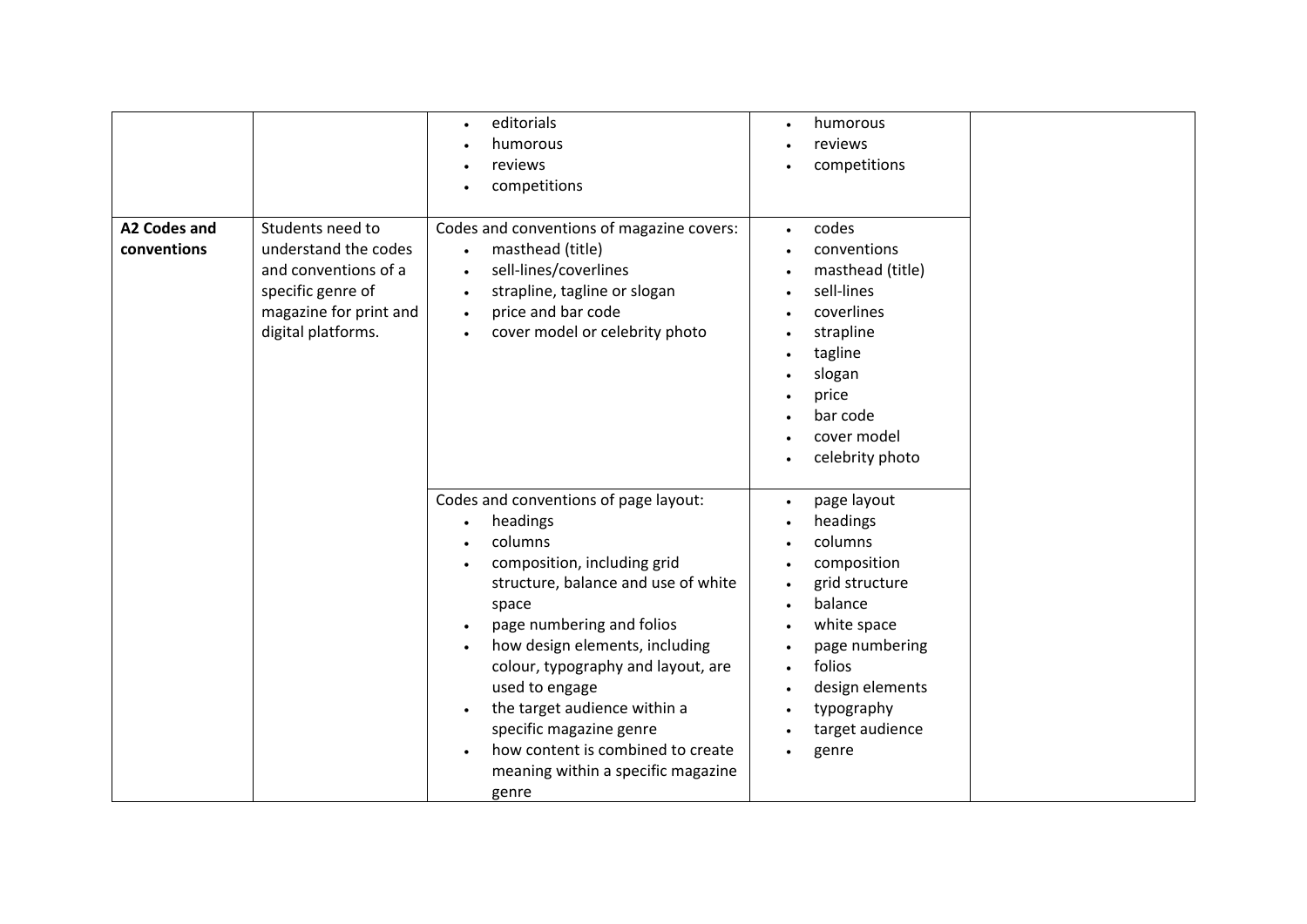| <b>A3 Platform</b> | Students need to   | Cost considerations of print- and<br>cost considerations |  |
|--------------------|--------------------|----------------------------------------------------------|--|
| considerations     | understand the     | digital-based magazines.<br>print-based                  |  |
|                    | platform           | Distribution channels of print- and<br>digital-based     |  |
|                    | considerations for | digital-based magazines.<br>distribution channels        |  |
|                    | print and digital  | Opportunities and limitations of<br>technical            |  |
|                    | magazines.         | print- and digital-based magazines<br>requirements       |  |
|                    |                    | to address target audiences.                             |  |
|                    |                    | Technical requirements for print-                        |  |
|                    |                    | and digital-based magazines.                             |  |

| Learning aim B: Develop materials for magazine production       |                                              |                                                                                                                                                                                                                                                                                                                                                                                                          |                                                                                                                                                                                                                          |                                                                                                                                                                        |
|-----------------------------------------------------------------|----------------------------------------------|----------------------------------------------------------------------------------------------------------------------------------------------------------------------------------------------------------------------------------------------------------------------------------------------------------------------------------------------------------------------------------------------------------|--------------------------------------------------------------------------------------------------------------------------------------------------------------------------------------------------------------------------|------------------------------------------------------------------------------------------------------------------------------------------------------------------------|
| <b>Topic</b>                                                    | Rationale                                    | Knowledge acquisition                                                                                                                                                                                                                                                                                                                                                                                    | <b>Key vocabulary</b>                                                                                                                                                                                                    | <b>Skills and enrichment</b>                                                                                                                                           |
| <b>B1 Source, log</b><br>and generate<br>appropriate<br>content | Develop materials for<br>magazine production | Selection of content, including text,<br>photography, illustration, graphics, video,<br>audio and interactive elements, as<br>appropriate<br>Generating primary content, including text,<br>photography, illustration, graphics, video,<br>audio and interactive elements, as<br>appropriate<br>Source secondary text and visual materials<br>with consideration of copyright and<br>permissions for use | content<br>text<br>photography<br>$\bullet$<br>illustration<br>$\bullet$<br>graphics<br>video<br>$\bullet$<br>audio<br>interactive elements<br>secondary text<br>$\bullet$<br>visual materials<br>copyright<br>$\bullet$ | independence<br>literacy<br>oracy<br>research<br>IT<br>communication<br>working<br>collaboratively<br>reading<br>effective writing<br>analysis                         |
|                                                                 |                                              | Aesthetic and technical qualities of visual<br>content<br>Selecting appropriate content types for<br>genre, audience and purpose:<br>journalistic<br>lifestyle<br>celebrity gossip<br>informative                                                                                                                                                                                                        | permissions for use<br>aesthetic<br>$\bullet$<br>technical qualities<br>visual content<br>genre<br>$\bullet$<br>audience<br>purpose<br>$\bullet$<br>journalistic<br>lifestyle<br>celebrity gossip                        | evaluation<br>reflective practice<br>self-management<br>self-monitoring<br>Photoshop skills<br>Camera work<br>Photography<br>techniques<br>Image editing<br>techniques |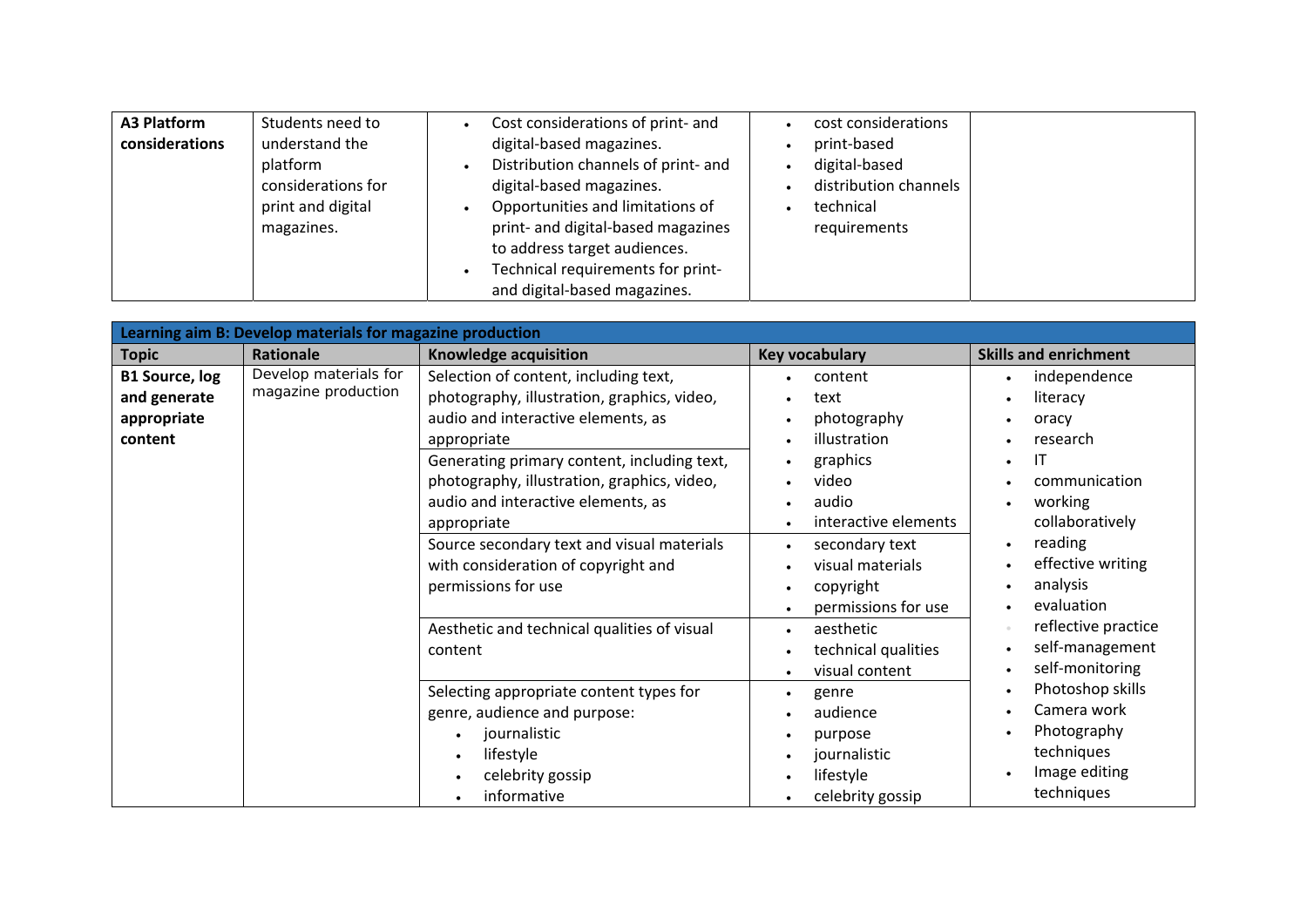|                                                             | interviews<br>editorials                                                                                                                                                                                                                                                                                                                                                                               | informative<br>$\bullet$<br>interviews<br>$\bullet$                                                                                                                                                                                                                                                   | Lighting<br>$\bullet$<br>Desktop publishing |
|-------------------------------------------------------------|--------------------------------------------------------------------------------------------------------------------------------------------------------------------------------------------------------------------------------------------------------------------------------------------------------------------------------------------------------------------------------------------------------|-------------------------------------------------------------------------------------------------------------------------------------------------------------------------------------------------------------------------------------------------------------------------------------------------------|---------------------------------------------|
|                                                             | humorous<br>reviews<br>competitions                                                                                                                                                                                                                                                                                                                                                                    | editorials<br>$\bullet$<br>humorous<br>$\bullet$<br>reviews<br>$\bullet$<br>competitions<br>$\bullet$                                                                                                                                                                                                 |                                             |
| <b>B2 Preparing</b><br>content in<br>appropriate<br>formats | Analysis of technical requirements of final<br>product and the platforms on which it will be<br>published<br>Preparation of text materials in a suitable<br>format, including:<br>writing copy<br>selection and editing of copy<br>consideration of modes of address<br>and appropriateness of language<br>checking and correcting (facts,<br>accuracy, balance)<br>copy-editing for spelling, grammar | technical<br>$\bullet$<br>requirements<br>platform<br>$\bullet$<br>writing copy<br>$\bullet$<br>editing of copy<br>$\bullet$<br>modes of address<br>$\bullet$<br>language<br>$\bullet$<br>facts<br>accuracy<br>$\bullet$<br>balance<br>$\bullet$<br>copy-editing<br>$\bullet$<br>clarity<br>$\bullet$ |                                             |
|                                                             | and clarity<br>Preparation of visual materials in a suitable<br>format for the intended platform, including:<br>importing<br>cropping, scaling, image correction<br>consideration of file format, file size,<br>image quality                                                                                                                                                                          | importing<br>$\bullet$<br>cropping<br>scaling<br>$\bullet$<br>image correction<br>file format<br>file size<br>$\bullet$<br>image quality<br>$\bullet$                                                                                                                                                 |                                             |